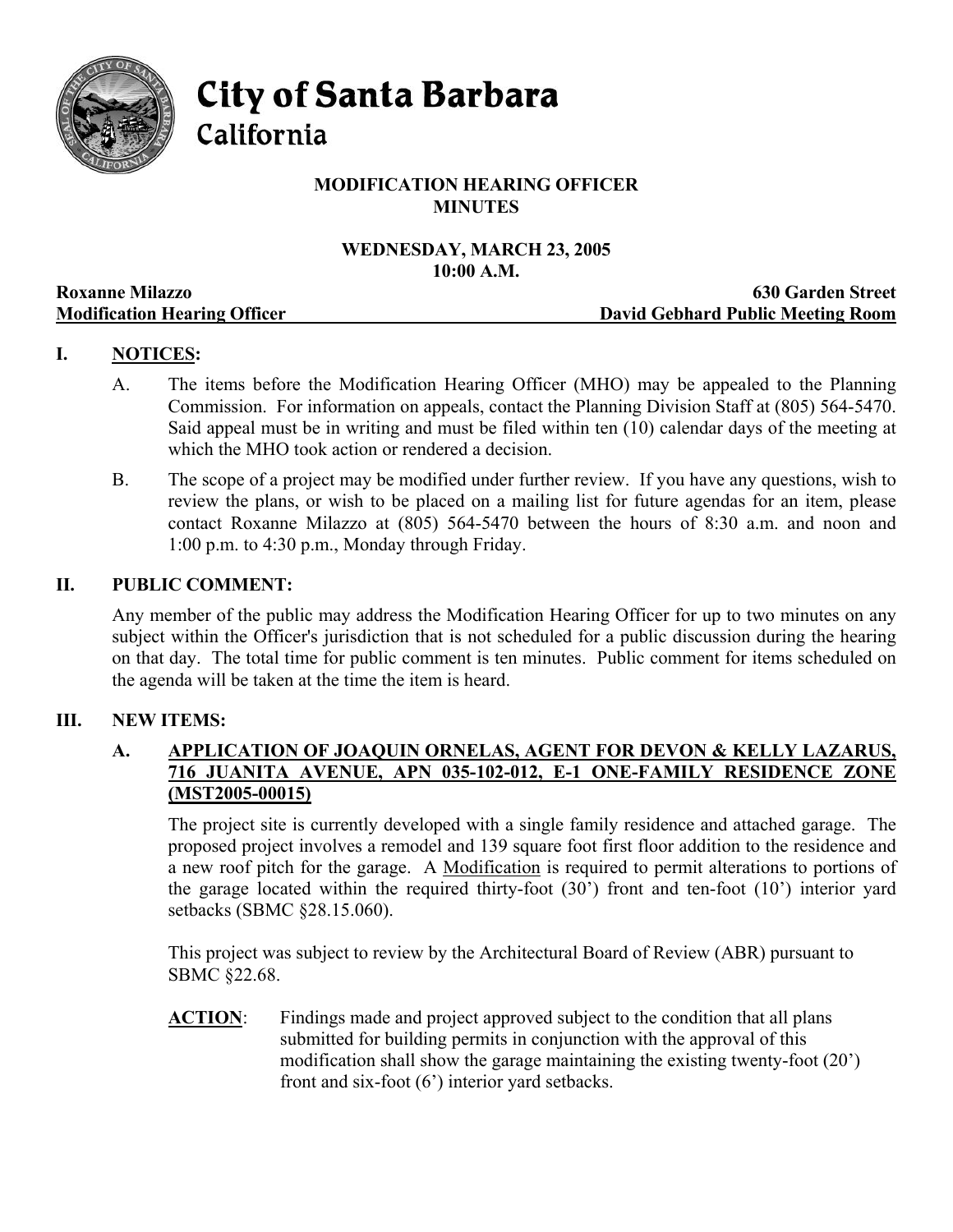## **B. APPLICATION OF DAVE TABOR, AGENT FOR SYDNEY GABRIEL, 962 ISLETA AVENUE, APN 035-242-012, E-1 ONE-FAMILY RESIDENCE ZONE (MST2005-00103)**

The project site is currently developed with a single family residence. The proposed project involves 120 square feet of first floor additions to the residence, legalization of the original 400 square foot garage to habitable space, and the construction of a two-car garage. A Modification is required to permit the new garage to be located within the required thirty-foot (30') front, and ten-foot (10') interior yard setbacks (SBMC §28.15.030).

Patrick Mullen spoke in opposition to the project.

- **ACTION**: Findings made and project approved subject to the condition that all plans submitted for building permits in conjunction with the approval of this modification shall show/include:
	- 1. The new garage observing a minimum three-foot (3') interior yard setback.
	- 2. All portions of the new garage, including eaves, being located behind the front lot line.
	- 3. All portions of the laundry, stairs, and new sundeck observing the required ten-foot (10') interior yard setback.
	- 4. A scaled site plan.
	- 5. Removal of all vegetation from the public right-of-way.
	- 6. A complete upstairs floor plan.
	- 7. The square footage of the converted garage included in the project information.
	- 8. Removal of the "office" term from the floor plan.
	- 9. Proof that recordation of a Zoning Compliance Declaration has occurred.

# **C. APPLICATION OF RANDY RACICH, AGENT FOR EARL MINNIS, 18 LA CADENA, APN 017-181-006, R-2 TWO-FAMILY RESIDENCE ZONE (MST2005-00113)**

The project site is currently developed with a single family residence and attached garage. The proposed project involves the legalization of the garage which was originally constructed as a carport and enclosed without benefit of permits. A Modification is required to permit alterations to portions of a structure located within the required twenty-foot (20') front yard setback.

- **ACTION:** Findings made and project approved subject to the condition that all plans submitted for building permits in conjunction with the approval of this modification shall show/include:
	- 1. The garage observing a minimum eighteen-foot, six-inch (18'16") front yard setback.
	- 2. Relocation of the existing laundry and storage areas out of the required parking area.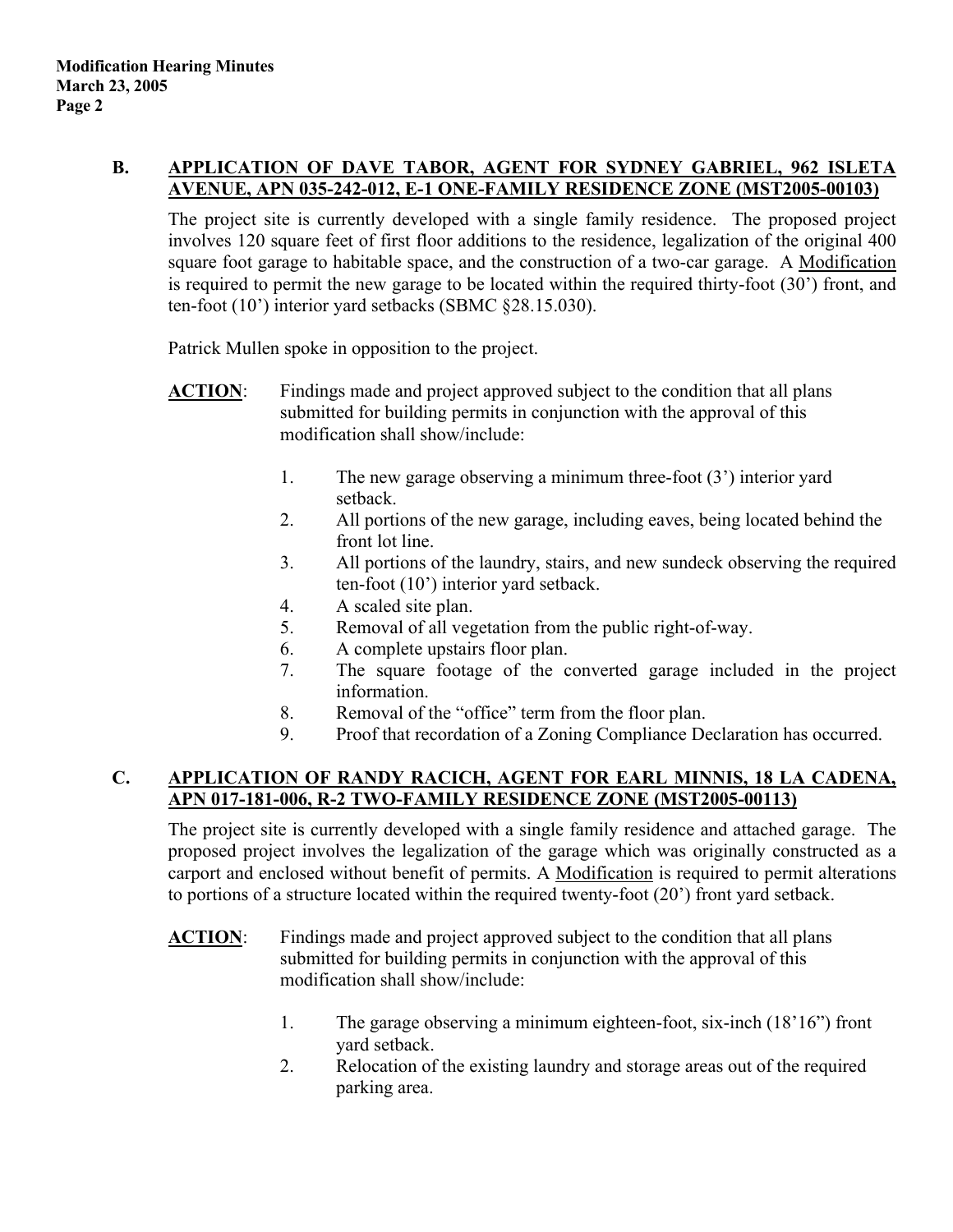- 3. Removal of the existing shed from the open yard area.
- 4. Reduction of the fence, located within twenty feet of the front lot line, to a maximum height of three and one-half feet  $(3 \frac{1}{2})$ .

## **D. APPLICATION OF BANYAN ARCHITECTS, AGENT FOR LISA & TOM CAROSELLA, 229 LA JOLLA DRIVE, APN 041-363-008, E-3 ONE-FAMILY RESIDENCE/SD-3 COASTAL OVERLAY ZONES (MST2005-00047)**

The project site is located on the corner of La Jolla Drive & Selrose Lane. Current development on site consists of a single family residence and garage. The proposed project involves a major remodel, raising the roof over the living/grand room and garage, 345 square feet of first floor additions, and 180 square feet of second story. A Modification is required to permit:

- 1. An increase in the height of the building located within the required twenty-foot (20') front yard setback facing La Jolla Drive (SBMC §28.15.060); and,
- 2. An increase in height, additions, and alterations within the twenty-foot (20') front yard setback facing Selrose Lane (SBMC §28.15.060); and,
- 3. A wall, located within (10') ten-feet of a driveway, to exceed three and one half feet (3 ½') maximum height limitation (SBMC §28.87.170), and,
- 4. Reduction of the required open yard area (SBMC §28.15.060).

This project was subject to review by the Architectural Board of Review (ABR) pursuant to SBMC §22.68.

The following individuals expressed their opposition to the project:

Mr. Greene Ms. Hack Ms. Palmquist Ms. Thorburn Ms. Wascoe

A letter of opposition from John and Mary Lou Williams was recognized for the record.

Due to much discussion and lack of time, this project was continued to the April 6, 2005 Modification Hearing.

### **E. APPLICATION OF MARIO DA CUNHA, AGENT FOR JOHN LUCA, 220 EAST JUNIPERO STREET, APN 025-132-003, E-1 ONE-FAMILY RESIDENCE ZONE (MST2004-00581)**

The project site is currently developed with a single family residence and two-car garage. The proposed project involves demolition of 532 square feet, a 900 square foot second story addition to the residence and a 53 square foot addition to the garage. A Modification is required to permit the garage expansion to be located within the required thirty-foot  $(30')$  front and ten-foot  $(10')$ interior yard setback (SBMC §28.15.060).